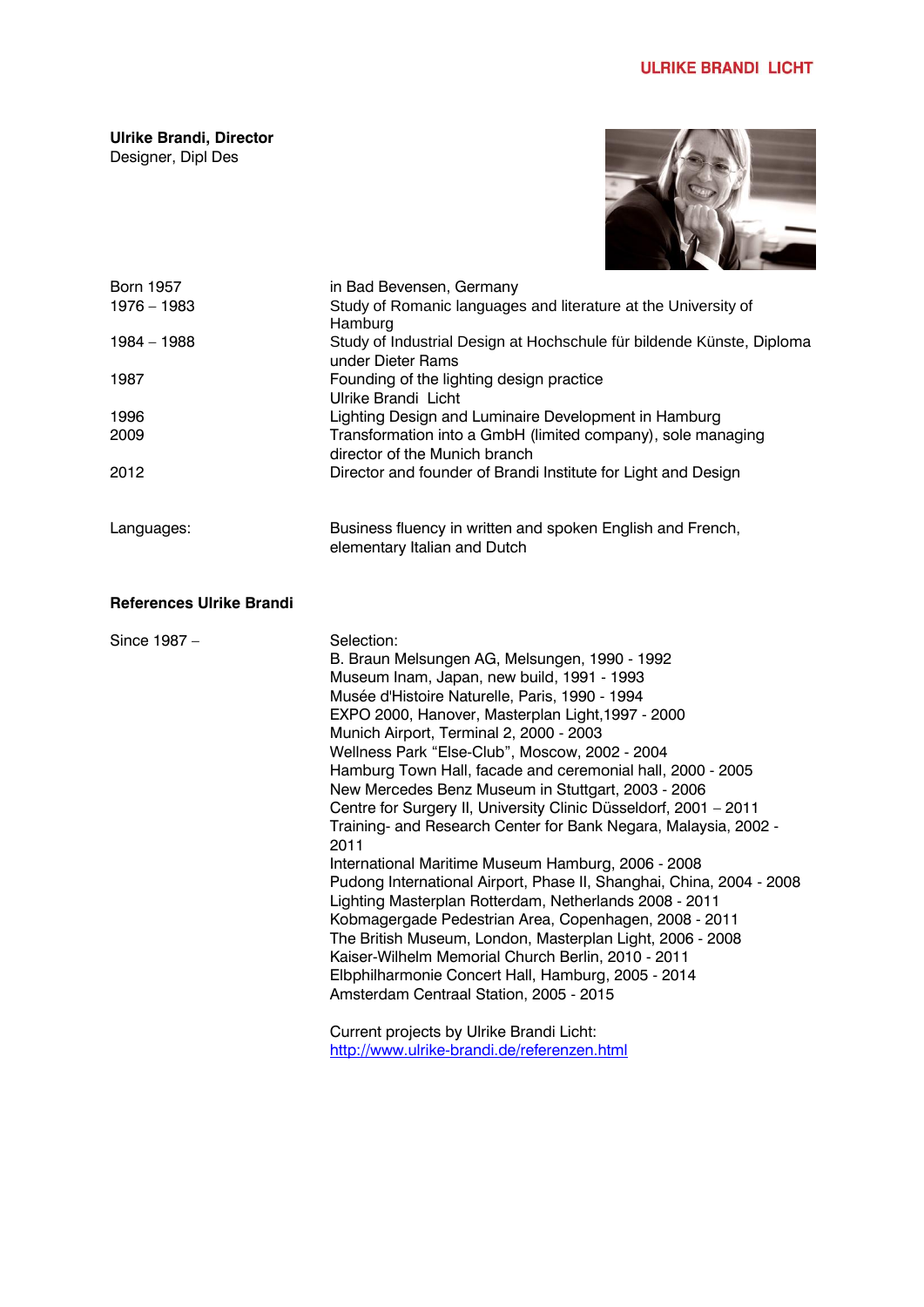## **Teaching posts/Seminars/Workshops Ulrike Brandi**

| Since 1990 -                  | Selection of seminars and workshops:<br>Centre International de Recherche et d'Education Culturelle et<br>Agricole C.I.R.E.C.A., Domaine de Boisbuchet, every year since 2007<br>Donau Universität Krems, Austria, 2011<br>UNAM Universidad Nacional, Autónoma de México, 2010<br>Light & Building 2010 - Highlights, 2010<br>Arch+Ing Akademie, Vienna 2008<br>Liechtenstein University, Vaduz, 2008<br>Bartlett School of Architecture UCL, London 2005<br>Architektenkammer Hamburg 2003/2004<br>Architectural Association London 2002<br>DIAL (Deutsches Institut für angewandte Lichttechnik)<br>Hochschule für Gestaltung, Linz<br>Akademie der Architektenkammer Hessen<br>Deutscher Werkbund<br>Siemens, Siteco, Philips, Spectral, Sonepar and others                                                                                                                                                                                                                                                                                                                                                                                                                                                                                                       |
|-------------------------------|----------------------------------------------------------------------------------------------------------------------------------------------------------------------------------------------------------------------------------------------------------------------------------------------------------------------------------------------------------------------------------------------------------------------------------------------------------------------------------------------------------------------------------------------------------------------------------------------------------------------------------------------------------------------------------------------------------------------------------------------------------------------------------------------------------------------------------------------------------------------------------------------------------------------------------------------------------------------------------------------------------------------------------------------------------------------------------------------------------------------------------------------------------------------------------------------------------------------------------------------------------------------|
| 1995 - 1996                   | Teaching assignment at Düsseldorf University, Department of<br>Architecture -<br><b>Interior Architecture</b>                                                                                                                                                                                                                                                                                                                                                                                                                                                                                                                                                                                                                                                                                                                                                                                                                                                                                                                                                                                                                                                                                                                                                        |
| 1998 - 1999                   | Visiting professor at<br>Braunschweig University of Art,<br>Department of Industrial Design                                                                                                                                                                                                                                                                                                                                                                                                                                                                                                                                                                                                                                                                                                                                                                                                                                                                                                                                                                                                                                                                                                                                                                          |
| 1992                          | Visiting professor at Universität für künstlerische und industrielle<br>Gestaltung, Department of Industrial Design                                                                                                                                                                                                                                                                                                                                                                                                                                                                                                                                                                                                                                                                                                                                                                                                                                                                                                                                                                                                                                                                                                                                                  |
| <b>Lectures Ulrike Brandi</b> |                                                                                                                                                                                                                                                                                                                                                                                                                                                                                                                                                                                                                                                                                                                                                                                                                                                                                                                                                                                                                                                                                                                                                                                                                                                                      |
| Since 1990 -                  | Selection:<br>4th Velux Daylight Symposium, Lausanne, 2011<br>International Association of Lighting Designers, New Orleans, USA,<br>2011<br>PLDC Professional Lighting Design Convention 2009, Berlin, 2009<br>ArchitectuurCase Rotterdam, Rotterdam, 2009<br>Bauhaus-Universität, Weimar, 2009<br>Technische Universität Darmstadt, 2008<br>3rd Nordic Urban Design Conference, Bergen, Norway, 2008<br>School of Architecture Montreal, Canada, 2007<br>Sonepar Deutschland - Lighting Event 2007, Barcelona, 2007<br>Urban Nightscape Athens, 2006<br>Painter and Decorator's Guild Munich, 2006<br>Royal Danish Academy of Fine Arts Architecture, Copenhagen, 2004<br>Bank Negara for Colourbond, Kuala Lumpur, Malaysia, 2004<br>Tsinghua University, Beijing, 2004<br>Light and Building 2004<br>Architectural Association London, 2003<br>Fachhochschule Hildesheim/Holzminden, 2001<br>numerous lectures, for example: Architects' chambers of Schleswig<br>Holstein, Bavaria, Hessen, Bremen and Hamburg<br>HEW, AEG, DIAL (Deutsches Institut für angewandte Lichttechnik),<br>Siemens, Siteco, Philips, Spectral, Schreder and others<br>In connection with Tanteidan in Tokyo, Singapore, Stockholm,<br>Copenhagen, Hamburg, New York, Belgrade, Luzern |